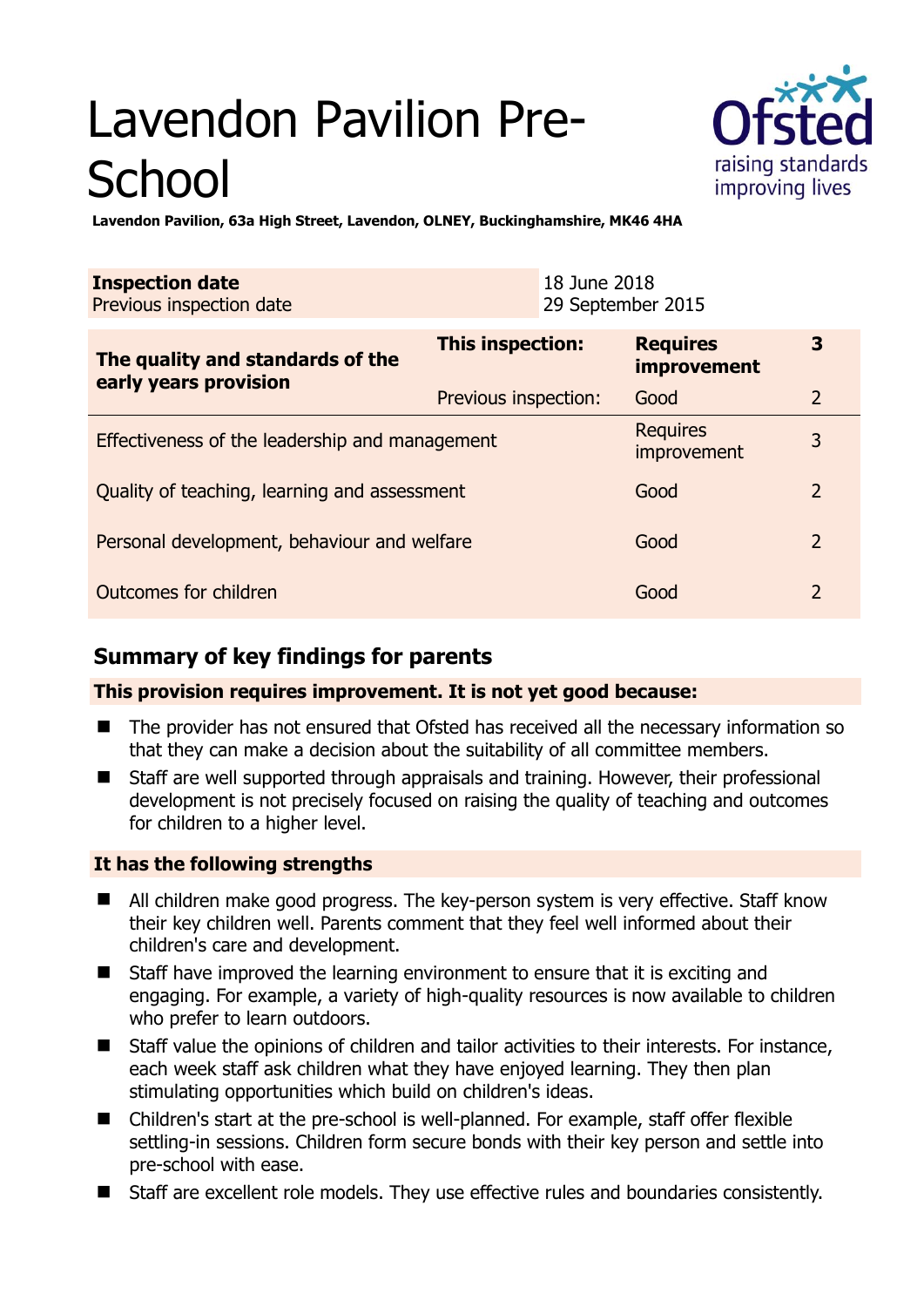# **What the setting needs to do to improve further**

### **To meet the requirements of the early years foundation stage the provider must:**

|                                                                                                                                                      | <b>Due Date</b> |
|------------------------------------------------------------------------------------------------------------------------------------------------------|-----------------|
| ensure that Ofsted is provided with the necessary information to<br>enable them to carry out suitability checks for all members of the<br>committee. | 30/06/2018      |

## **To further improve the quality of the early years provision the provider should:**

■ enhance staff's professional development that increases the potential to deliver the highest-quality provision and excellent outcomes for children.

## **Inspection activities**

- The inspector met with the chair of the committee and looked at relevant documentation, including evidence of suitability of persons.
- The inspector talked with parents and listened to their views about the pre-school and their children's progress.
- The inspector carried out a joint observation with the manager.
- The inspector observed and talked with children as they played indoors and outdoors.
- The inspector looked closely at the progress of several children.

## **Inspector**

Lisa Dailey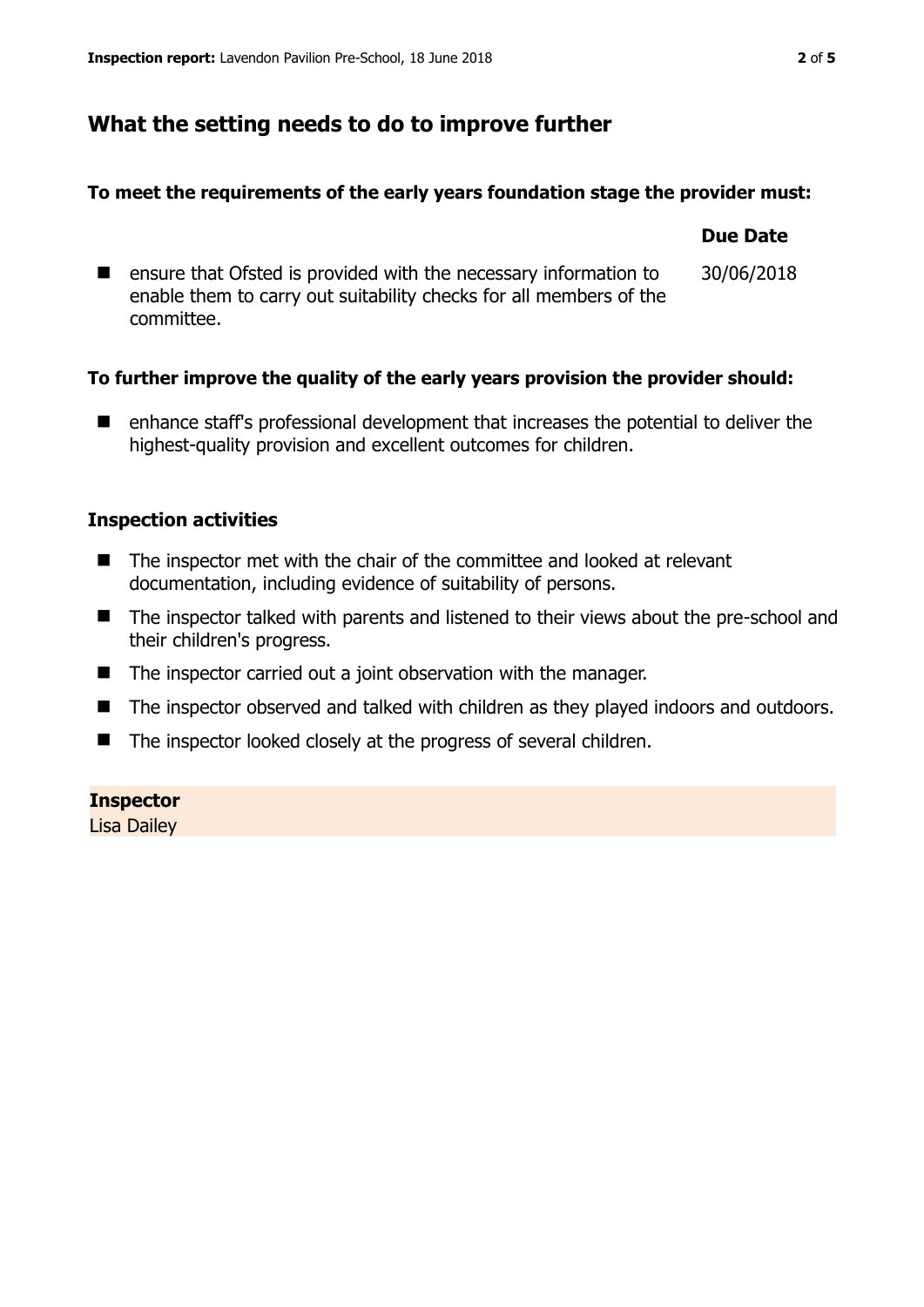# **Inspection findings**

#### **Effectiveness of the leadership and management requires improvement**

Not all those in leadership roles have had their suitability checked because the relevant documentation has not been sent to Ofsted in a timely manner. However, this does not have a significant impact on children's well-being or safety because committee members do not recruit staff, have unsupervised access to children or have sole responsibility for decision-making which affects children's welfare. Safeguarding is effective. Staff update their knowledge and complete regular training. They understand their individual responsibilities to keep children safe and protected from harm. The manager works closely with her motivated team to reflect on their practice each day. She has high expectations and takes prompt action to drive improvement.

### **Quality of teaching, learning and assessment is good**

The manager monitors children's development well. She has an overview of the progress made by individuals and groups of children. She uses this information to identify and address any gaps in provision effectively. Staff work in partnership with other professionals to support children and their families. Teaching is consistently strong. Staff provide rich opportunities for children to develop a wide range of skills. For example, staff support children as they build a den from foam tiles. They help children to work as a team to take turns, count the tiles and then identify their colour. Children smile and giggle as they explore the texture of multi-coloured shaving foam in their hands.

#### **Personal development, behaviour and welfare are good**

Children develop their personal care skills. For example, they use tongs and spoons to serve their own snacks. They pour milk or water into their own cups. Staff welcome children's ideas at the pre-school. For instance, they provide snack choices based on children's votes of their favourites. Staff have recently attended dental health and healthy eating training. This is beginning to have an impact on children's healthy eating at lunchtime. For example, staff have shared information about healthy eating choices with children and their families. They encourage parents to provide healthy foods in lunchboxes. Children celebrate festivals, such as Chinese New Year and Diwali. This helps to support children's understanding of the wider community.

#### **Outcomes for children are good**

Children develop the knowledge and skills they need to prepare for the next stages of their learning. For example, children confidently count and recognise numbers in jigsaws. They show interest in books and retell known stories, using props to help them. They make marks on the ground with water and paintbrushes. Children have plenty of opportunity to develop their physical skills. For instance, they climb up steps to get to the slide. They scoop, pour and squeeze water from one container to another with good control.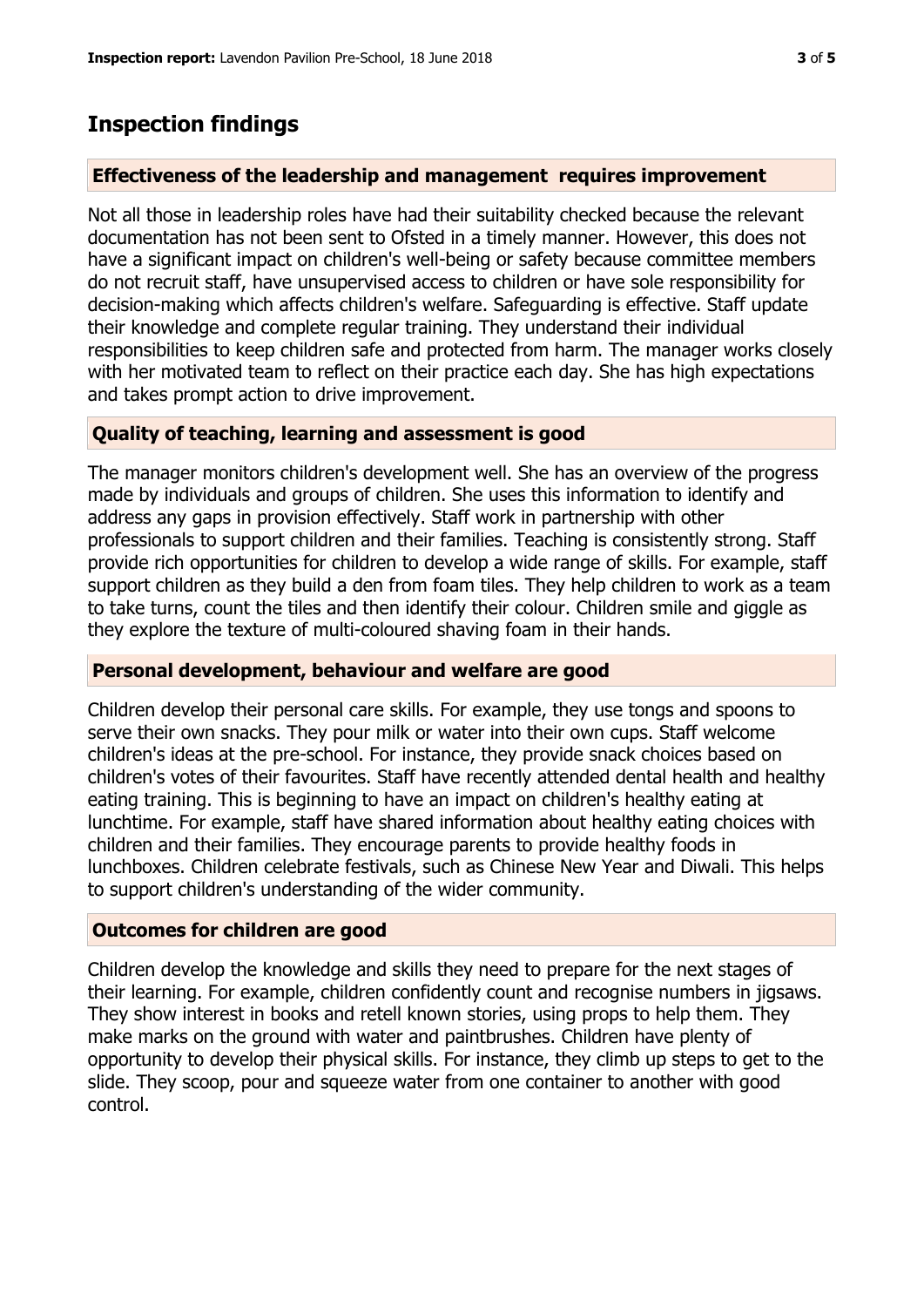# **Setting details**

| Unique reference number                             | EY463628                               |
|-----------------------------------------------------|----------------------------------------|
| <b>Local authority</b>                              | Milton Keynes                          |
| <b>Inspection number</b>                            | 1132042                                |
| <b>Type of provision</b>                            | Sessional provision                    |
| Day care type                                       | Childcare - Non-Domestic               |
| <b>Registers</b>                                    | Early Years Register                   |
| <b>Age range of children</b>                        | $2 - 4$                                |
| <b>Total number of places</b>                       | 20                                     |
| Number of children on roll                          | 18                                     |
| Name of registered person                           | Lavendon Pavilion Pre-School Committee |
| <b>Registered person unique</b><br>reference number | RP532668                               |
| <b>Date of previous inspection</b>                  | 29 September 2015                      |
| <b>Telephone number</b>                             | 07902 818491                           |

Lavendon Pavilion Pre-School registered in 2010. It is open Monday to Friday from 9am until 3pm, during term time only. The pre-school accepts funding for the provision of free early education for children aged two, three and four years. The pre-school employs three staff; of these, two hold relevant qualifications at level 3.

This inspection was carried out by Ofsted under sections 49 and 50 of the Childcare Act 2006 on the quality and standards of provision that is registered on the Early Years Register. The registered person must ensure that this provision complies with the statutory framework for children's learning, development and care, known as the early years foundation stage.

Any complaints about the inspection or the report should be made following the procedures set out in the guidance 'Complaints procedure: raising concerns and making complaints about Ofsted', which is available from Ofsted's website: www.gov.uk/government/organisations/ofsted. If you would like Ofsted to send you a copy of the guidance, please telephone 0300 123 4234, or email enquiries@ofsted.gov.uk.